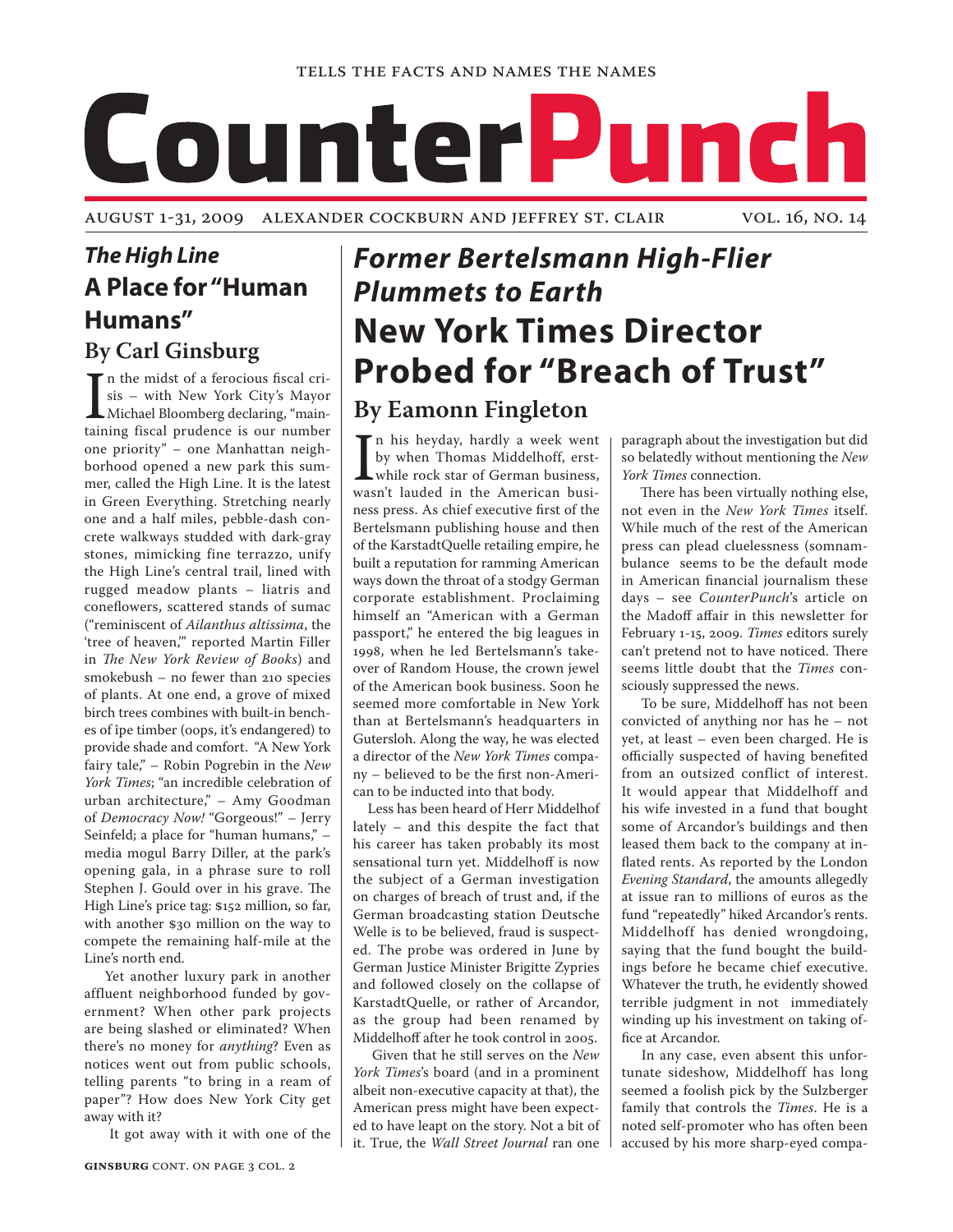triots of smoke-and-mirrors managerial methods. By contrast, other *Times* directors are mainly worthy but unsung types.

Reporting on Arcandor's collapse in June, Derek Scally of the Dublin-based *Irish Times* presented Middelhoff as little more than a sharp-suited supersalesman whose main stock in trade was "enough confidence to sell a tanker of snake oil."

 What is clear is that Middelhoff built his reputation largely on just one spectacular deal. This was forged in 1995 when, as head of Bertelsmann's Internet division, he joined with American Online to serve the European market. The investment boomed during the wild New Economy Bubble of the late 1990s, and Middelhoff managed to get Bertelsmann out before the do-com crash at a vast profit, close to the top. To his admirers, this was a masterstroke; to his detractors, merely an amazingly lucky crap shoot.

 The detractors came to include Liz Mohn, wife of Bertelsmann's controlling shareholder, Reinhard Mohn; and, after losing a feud with her in 2002, Middelhoff was forced out. In a stinging rebuke, Reinhard Mohn publicly tore into Middelhoff's attempts to impose a Gordon Gekko-style "greed is good" ethos at Bertelsmann. Implicitly castigating Middelhoff as being interested only in personal financial gain and glory, Mohn

# **CounterPunch**

EDITORS **Alexander Cockburn Jeffrey St. Clair**

> ASSISTANT EDITOR **Alevtina Rea**

BUSINESS **Becky Grant Deva Wheeler**

#### DESIGN **Tiffany Wardle**

#### **COUNSELOR Ben Sonnenberg**

CounterPunch PO Box 228 Petrolia, CA 95558 1-800-840-3683 counterpunch@counterpunch.org www.counterpunch.org All rights reserved.

argued for the traditional German view that the care of the work force was the true measure of a German corporation's success.

Serious cracks began to appear in the Middelhoff façade soon after he took charge of KarstadtQuelle/Arcandor. He owed the appointment mainly to his rapport with the company's key shareholder, the heiress Madeleine Schickedanz. As the company's finances deteriorated, he became ever more reckless in promising an early turnaround. It was clear from the start that his strategy would be to sweep the company's fundamental problems under the carpet in favor of searching – Wall Street-style – for a quick financial fix. Many of his statements were speedily revealed to have been bombast at best. Within weeks of taking the job, he forecast that Arcandor would "very quickly" become a financial holding company (this was in the days when hedge-fund

## **There seems to be little doubt that the**  *T ime s* **consciously suppressed the news – and did so to spare the** *Times* **company's top brass.**

managers were still the "smartest guys in the room"). He went on to claim to have forged a life-saving deal with the Pirelli tire company. In a public statement, Pirelli shot back that "no agreement whatsoever" had been reached. In the same vein, Middelhoff instead suggested that several unnamed bidders were lining up to buy a 49 per cent stake in the company's real estate. Somehow none materialized. (This deal is not to be confused with another one involving a 51 per cent stake in the same assets – a deal, in which Goldman Sachs became embroiled, to its subsequent regret.)

Given the *Times* boardroom had previously been pervaded by a rather parochial Upper East Side mindset, Middelhoff's appointment seems to have been selfconsciously conceived as a signal that the *Times* was henceforth embracing the borderless world not just as an editorial page shibboleth but as a management strategy. It was probably not a coincidence that, a few weeks earlier, the *Times* had taken full control of the Paris-based

*International Herald Tribune*, a global newspaper which had previously been a largely independent venture owned jointly with the *Washington Post*. One of Middelhoff's contributions, it was hoped, would be to help put that chronically unprofitable business on a solid financial footing.

The *Times*'s discomfiture is compounded by the fact that Middelhoff sits on the company's key compensation committee. In this capacity, he shares with four other directors responsibility for setting compensation for top executives, not least presumably the editors who kept their peace about the German investigation.

He also serves on the board's finance committee – a particularly unfortunate circumstance given that the *Times* is struggling to rebuild its financial credibility after a near-death experience last year.

Perhaps most embarrassing is the fact that Middelhoff ranks as one of the *Times*'s "Class B" directors. In the *Times*'s jerry-rigged corporate structure, Class B directors function as a praetorian guard perpetuating family control. Just how important the Class B directors' contribution is can be judged from the fact that though the equity interest of the Sulzberger and other insiders is just 13 per cent, they enjoy unchallenged control over the company.

A search of *NYT* archives turns up hundreds of references to Middelhof, mostly friendly if not adulatory. The plaudits continued even after it became obvious he was floundering at Arcandor. In 2006, for instance, *Times* reporter Heather Timmons had him claiming that Arcandor's huge debt burden – the same lump of financial lead that was destined to sink the business – would soon be cleared. "We are on track to becoming an absolutely normal company again," he told her. Was there another side to the story? Timmons evidently didn't inquire. Nor did she mention Middelhoff's *Times* connection.

In 2007, the *International Herald Tribune* ran an even more starry-eyed account of the miraculous doings at Arcandor. This time the offending report had been culled from the Bloomberg news service, rather than cooked up inhouse. Even by the ecstatic standards Middelhoff had come to expect at the zenith of his career, Bloomberg delivered a puff piece to end all puff pieces. The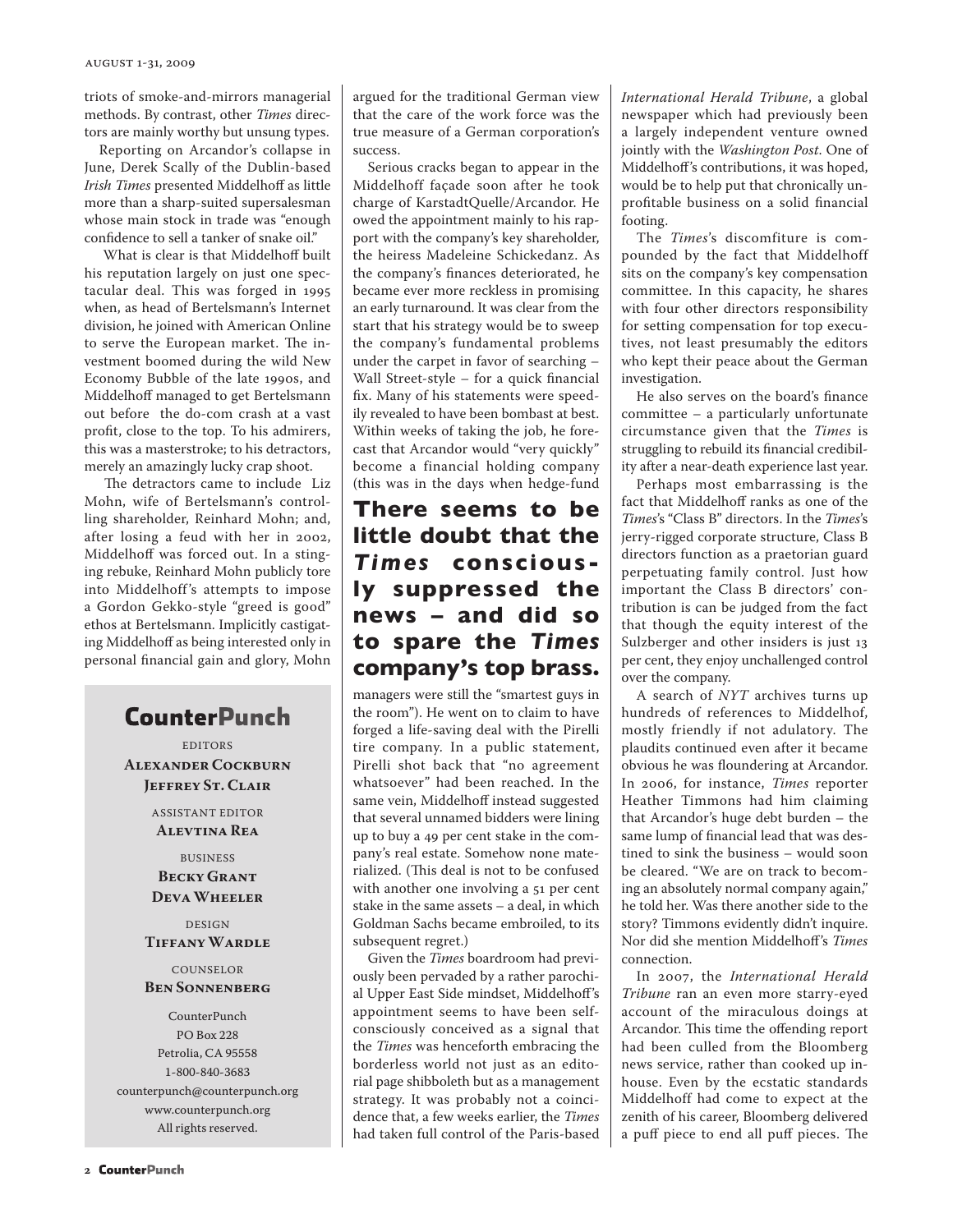tenor can be judged from this quote, attributed to a London-based securities analyst, "The situation looks very good indeed... It's a classic story: the combination of good management, reduction in costs. The stock has changed from the speculative category to blue chip." The *Tribune* recycled all this without mentioning Middelhoff's insider status at the *Times*. Perhaps, the *Tribune* had no idea whose tummy it was tickling, but that seems unlikely given that its top editor was Michael Oreskes, a man long schooled in company politics from an extended period in the *Times*'s home office.

 As for the *Times*'s failure to flag Middelhoff's current troubles, the sequence of events strongly suggests a cover-up. Reports of the real estate probe appeared in the German press as far back as the first week of June, and at least one English-language account had been published – in the English-language edition of the *Handelsblatt* newspaper – by June 8. The following day Carter Dougherty, a Frankfurt-based *Times* group reporter, published a detailed report on Arcandor's troubles but without mentioning the probe. (In a one-sentence reference to Middelhoff, Dougherty noted simply that "until last year, Arcandor was run by Thomas Middelhoff, who is a director of *The New York Times* Company.")

 Did Dougherty include a reference to the probe in his filed copy and was the reference deleted by higher-ups? We can't be sure because neither Dougherty nor anyone else in the *Times*'s editorial hierarchy is answering *CounterPunch*'s questions (which were routed via the company's public relations officer Diane McNulty). Even a separate attempt to reach the paper's Public Editor Clark Hoyt drew a blank.

The larger point here is how lamentably weak the *Times* seems at every level these days. The story of the company's handling of Middelhoff affair testifies – in a small but telling way – to the void at the top of the *Times*'s management hierarchy. Not only was Middelhoff always an inappropriate choice for the *Times* board, but he had surely already passed his sellby date when the Sulzbergers embraced him in 2003. **CP** 

**Eamonn Fingleton** is the author of *In the Jaws of the Dragon: America's Fate in the Coming Era of Chinese Hegemony*. He can be reached at efingleton@gmail.com

**GINSBURG** CONTINUED FROM PAGE 1

deadliest weapons in the arsenal of the elites, one invoked with such certainty and skill, one guaranteed to capture ubiquitous headlines, the dreaded "fiscal crisis," a crisis, however, as phony as the WMD paraded before the U.N. that gave justification for slaughter and destruction 6,000 miles away. This WMD – *the fiscal force* is deployed right here, at home, inside the Beltway and emanating to every state, city and village in America. More than today's bank "rescues," "retention" bonuses, "Great Recessions" and even the almighty "recovery" and other gimmicks invoked by the plutocrats' spokesmen – marauding monetarists like Summers and Geithner, super valets to the super

## **Yet another luxury park in another affluent neighborhood funded by government? When other park projects are being slashed or eliminated? When there's no money for anything else?**

elites – the fiscal crisis has served for generations as the ultimate control mechanism for maintaining wealth and privilege, and for holding the ordinary folks at bay.

The big, bad budget and the big, bad government that inflicts it is nothing more than a big, bad lie. Since the days of JFK, revenue collections – that is – tax rates, have decreased. Kennedy dropped tax rates down in 1963, Reagan in 1986, to the point where the elites saw a return to the Mellon cuts of 1926. Add in loophole after loophole, cuts in estate taxes, 15 per cent rates for private equity firms, discounted capital gains tax, real estate/development tax abatements, and you start to appreciate just how very free the free market is and why American elites pay their government the least in the industrial world. Throw into the mix a growing population and the result is plain: galloping economic inequality and less government spending, stagnant wages amid greater productivity, free trade and loss of good jobs. Not to mention that the plutocrats, having raided the poor with bogus mortgages and ripped off an estimated 100 million Americans with usurious levels of credit card interest, threw in for good measure a broadside on the public coffers: the biggest giveaway to financial institutions in history. Except for the estimated \$10 trillion in cash sitting in private accounts, we're broke.

That's a formula that presents a problem for those who live below stairs or who are headed in that direction. "Below stairs" turns out to be a very, very crowded place, a sea of concrete, with overrun green patches. It is a human terrain where cultures of "irresponsibility" and "pathologies" fester. Upstairs, in New York City's tony neighborhoods, one sees an abundance of parks neatly integrated into nice neighborhoods, an enormous infusion of green which, over the last decade, has multiplied many times over. "We love rich people," said NYC Mayor Michael Bloomberg.

Do you want to know what Michael Bloomberg supposedly hates? You guessed it: fiscal crisis. In order to lead the fiscal charge, Bloomberg broke his solemn pledge to voters – not to run again.

The fiscal weapon is being used ev-

#### Subscription Information

Subscription information can be found at www.counterpunch.org or call toll-free inside the U.S. 1-800-840-3683

#### Published twice monthly except July and August, 22 issues a year.

- 1- year hardcopy edition \$45
- 2- year hardcopy edition \$80
- 1- year email edition \$35
- 2- year email edition \$65
- 1- year email & hardcopy edition \$50
- 1- year institutions/supporters \$100
- 1- year student/low income, \$35

Renew by telephone, mail or on our website. For mailed orders please include name, address and email address with payment, or call 1-800- 840-3683 or 1-707-629 3683. Add \$17.50 per year for subscriptions mailed outside the U.S.A.

**Make checks or money orders payable to:** 

CounterPunch Business Office PO Box 228, Petrolia, CA 95558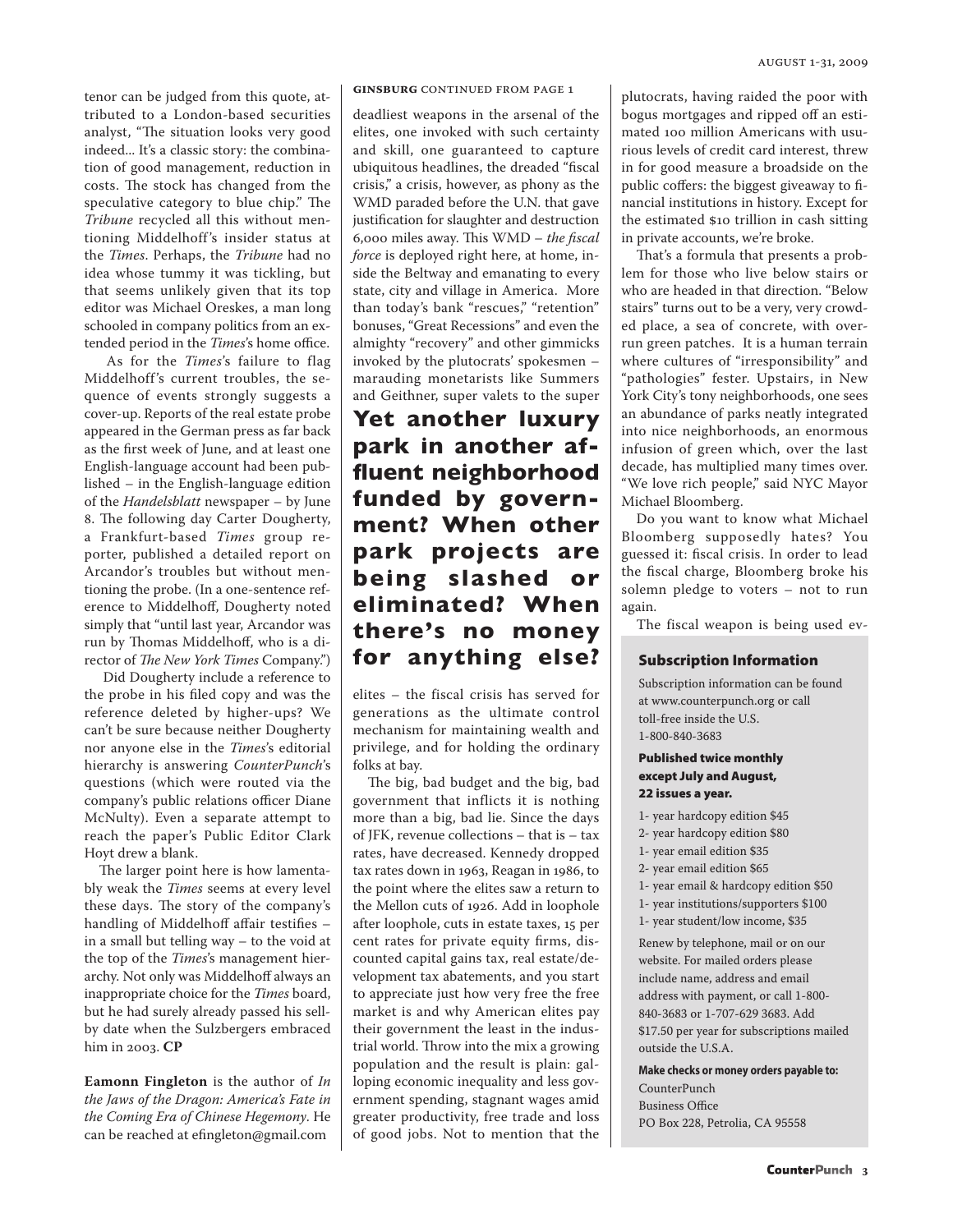erywhere – government workers laid off, teachers let go, new Medicaid limitations imposed. In California, fiscal deficits are expected to nearly double the number of uninsured children – to two million kids from about 1.1 million in 2007. For perspective, the \$32.6 billion in bonuses paid to Wall Streeters in 2008, the year the bailout commenced, is one third *larger* than California's budget deficit. President Obama's latest addition to his Profile in Courage has a fiscal source: the elimination of health services for illegals.

New York, the Empire State, is caught in those fiscal shoals. The state's budget gap is expected to reach \$38.2 billion over the next four years, considered a full-blown fiscal crisis. In the first three months of this fiscal year alone, income tax collections fell 35 per cent, some of which is now attributed to "a change in the way the wealthy report their earnings," according to the *New York Post*. That "change" means that New York's 100 to 150 wealthiest taxpayers, including the richest person in New York City, Michael Bloomberg, are on course to pay about half the taxes they paid in 2008. The shortfall trend is hardly new. Says Mayor Bloomberg, "[New York State] has been spending more than they're taking in for a long time, and it's going to come home to roost ..."

There will be no roosting in Chelsea. A short cab ride from Wall Street, between Manhattan's midtown, a worldclass shopping district, and Greenwich Village, an old, quaint and comfortable neighborhood where really rich people like to be together, Chelsea is thriving. The boom never stopped. Scores of new glass condo towers, boasting the latest in green amenities and selling for well in excess of \$1 million per bedroom, have arisen between rows of 19th century townhouses, trading hands in the \$4 million range. Groundbreakings are continuing, a sure sign that the "recession is over," as a recent story in *Newsweek* proclaimed, or at least that the GDP is headed into positive ground. What a relief. Despite all the new construction, Chelsea's density remains very low. It is a place for people who like other people a lot, just in limited numbers.

Chelsea is still a place where you can get a sushi dinner for two with a bottle of Summer Snow (an unfiltered chilled sake) for \$150. If you can get in. Restaurants are packed with youngish Wall Streeters who do what high rollers do best: engineer jobless recoveries via high frequency algorithmic trading and live high. Several blocks of galleries set up shop in the late '80s and became a very trendy destination. These extend to the Hudson River where parks, bike and running paths abound. There is a helicopter pad too.

The High Line is the latest addition to the neighborhood. It's upstairs. No kidding. "The sleek, silvery stairway ascending to the High Line at the southernmost terminus would befit the Milan Metro," Martin Filler wrote. You can also access this upscale Upstairs on elevators, as did the caterers who served at Calvin Klein's fashion company's 40th anniversary

## **Restaurants are packed with youngish Wall Streeters who do what high rollers do best: engineer jobless recoveries via high frequency algorithmic trading and live high.**

bash, held there at a cost of \$3 million.

Built in the early 1930s as an elevated railway line, the tracks, sitting 30 feet above the street, were abandoned for many years until a community group, Friends of the High Line, coalesced in an inspired move to transform the line into a superelegant park and make a bunch of money. In all fairness, where else could you put a \$180 million park? In the Bronx? Where hundreds upon hundreds of residential blocks unfold with hardly any green at all? That would defy the laws of urban planning. It was, after all, in Greenwich Village in 1962 and again in 1968 where the urban activist Jane Jacobs stood her ground and stopped a highway from coming through, having seen in the Bronx what a major roadway, the Cross Bronx, can do to neighborhoods. Jacobs saved Soho in the process, which, like Chelsea, is another Manhattan community of very militant, very rich people, whose idea of mixed use is to live over galleries and a few fancy furniture stores, and who know to stay off the Cross Bronx, today a major truck

thoroughfare and contributor to near epidemic levels of childhood asthma in the minority communities along the road. Jacobs, by the way, moved to Toronto. Anyway, the point is that no one in the Bronx showed the initiative to form a Friends of the High Line. Perhaps, they were too busy trying to figure out how dozens of acres of Bronx park land were stolen away by the Yankees, with the help of Mayor Bloomberg and Borough President Adolfo Carrion Jr., who actually no longer resides in the Bronx, having recently moved to the cleaner air of 1600 Pennsylvania Avenue to work as Obama's urban affairs chief.

In the face of fiscal woes, New York City initially wired \$50 million to the Friends' account to get the green ball rolling and about an additional \$40 million was raised from donors, including \$10 million from the great "human human" Diller, whose Gehry-designed corporate HQ is adjacent to the High Line. Hotel developer Andre Balazs – owner of Chateau Marmont in LA – did his part, straddling his new 337-room Standard Hotel on the Line. Hedge-funder Philip Falcone and his wife, Lisa Marie, matched Diller's \$10 million, even though they live not in Chelsea but Uptown*,* in another very rich Manhattan neighborhood, an act deemed magnanimous by New York's press corps, making these Upper East Side strangers the talk of the town. Yes, that's the same corps – warriors of the fiscal army – that attributes those asthma rates to "behavior problems," as does our president. "Behavior" is at the center of the fiscal crisis, a very convenient notion for the withholding of public funds and key to its long life: you cannot fix behavior problems with fiscal policy – or, as Daniel Patrick Moynihan, who held some rank in the fiscal wars, remarked, "It's more than economics." Sure it is. That's why thirty new projects are planned or underway along the High Line, as the Friends plow ahead, wielding the fiscal weapon without quarter. In reality, the Upstairs culture and its latest mostly-*public*-funded/mostly-*private*enhancing endeavor, the High Line, is a

mix of high-end development, green leisure and government assistance. Green Welfare. **CP**

**Carl Ginsburg** is a TV producer based in New York. He can be reached at carlginsburg@gmail.com.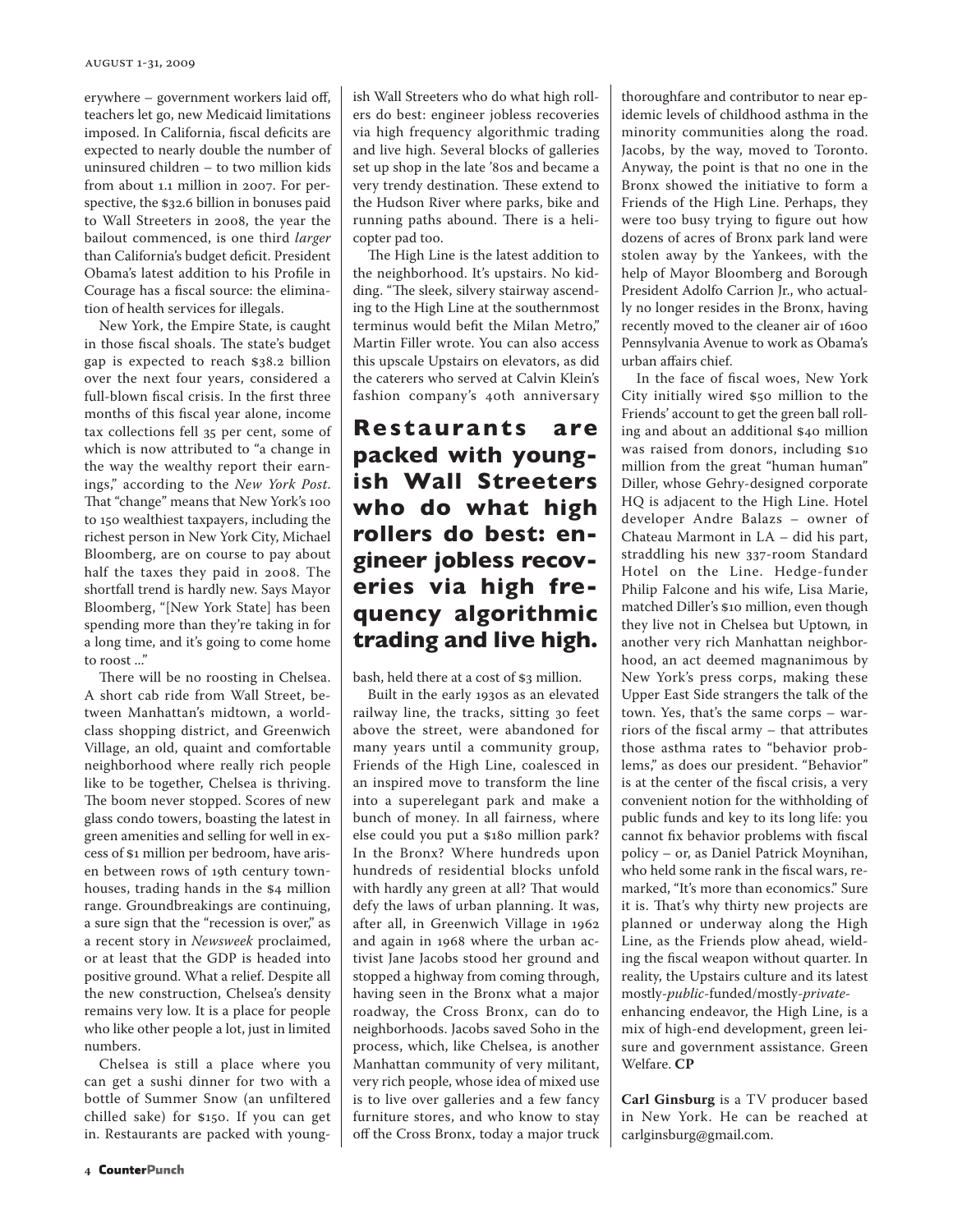# **Rural Revolution in Colombia Goes Digital**

## **By Elyssa Pachico**

The mountain went dark. Flicking<br>
on a light switch or turning the<br>
bathroom faucets did nothing,<br>
and even the telephone lines had gone on a light switch or turning the bathroom faucets did nothing, silent. Tacueyó is one of the fourteen indigenous reservations in Colombia's southwestern Cauca department, a thickly forested region, dominated both by small-scale coffee farmers and roving bands of Colombia's Marxist revolutionary group, the FARC. And, in April 2002, with the power lines cut and telephones useless, residents knew this signaled one overwhelming fact: the FARC were at last planning a violent takeover of the area.

With no other means of communicating, farmers and local government leaders headed straight to their only remaining link with the outside world – a cramped, dingy Internet center in the Santander de Quilichao reservation. Huddled around a flickering computer screen, powered by an emergency generator, the group sent minute-by-minute updates through Yahoo messenger to Cauca's municipal capital, as well as the region's one other Internet center, in the village of Pescador. Stories abounded: another power line had been cut – shots had been fired – a family had been rounded up and herded into the jungle, suspected of providing aid to Colombia's privately funded anti-FARC army, the paramilitaries.

Refugees compiled these few scraps of reliable information, then wrote up a plea for solidarity that was forwarded through an email list across Latin America. In Canada, an exiled Colombian labor activist translated the message into English, before forwarding the email to human rights watchdog organizations in the United States and Europe.

In less than 24 hours, the rickety computers in Tacueyó were suddenly bombarded with sympathetic and outraged letters from all over the world.

"When that listserve went out, the international community suddenly expressed solidarity with us, when otherwise we would have been left alone in the dark," said Vilma Rocio Almendra, a young web producer for Cauca's largest association of indigenous groups, known as ACIN. "We received emails from people across the globe demanding to know why the FARC was attacking a peaceful community."

And, more importantly, Almendra said, the incident made indigenous leaders aware of the power of the Internet.

"It's not a question of Internet coming in and transforming us," she said. "It's a question of us taking these technologies designed for a globalized, consumerist world and turning them into a tool that's

## **"When that listserve went out, the international community suddenly expressed solidarity with us, when otherwise we would have been left alone in the dark."**

useful for our needs."

The Internet has long been hailed as the weapon of choice for grassroots activists. Less reported, however, is the quiet online revolution in Latin America's most rural, isolated communities. Here, illiteracy remains high within primarily oral cultures, and a bus drive from one village to the next can take up to two hours on winding, muddy roads.

In Colombia, only about 30 per cent of the population has Internet access, 90 per cent of which is based in cities. Internet use in the countryside remains unusual, but for those who do have access to email accounts, Google and Skype, the web is increasingly becoming a robust tool for political organizing.

This became especially clear in Colombia during October 2008, when indigenous activists like Almendra used the Internet as the primary means for orchestrating protests that rocked the country for several days. Thousands of indigenous people from across the nation swamped the city of Cali, railing against paramilitary violence and the upcoming free trade treaty with the United States. And when things turned ugly, witnesses turned to the web in the same way that Iranians did this past June.

On October 14, 2008,the Colombian army opened fire on protestors, reportedly killing two and leaving sixty injured. The next day, the army opened fire again, reportedly killing one and injuring thirtynine. Another major indigenous activist group in Cauca, known as CRIC, used the web to provide camera-phone footage of the military clashing with protestors, and documented more eyewitness accounts through email lists.

It is the strange nature of the digital divide that activist groups like CRIC and ACIN are able to maintain email lists with up to 40,000 subscribers, even while many residents in the indigenous reservations, where CRIC and ACIN are based, lack reliable electricity or drinkable water. That it is even possible for an organization like CRIC to instantly post photos of injured protestors online is partly due to the efforts of nonprofits and the Colombian government's information ministry. These are the institutions that spent the last decade building and staffing Internet centers, known as telecenters, in rural areas.

Unlike Internet cafes, where paying customers are left to their own devices, telecentres are free of charge and are often staffed by trained local residents. Staff members will show novices how to open personal email and Facebook accounts, how to find the latest market prices for coffee and sugar cane, and, most notably, how to stay politically informed.

"Just because someone's connected to the Internet doesn't automatically mean they're going to find the information they need," said Jhon Jairo Hurtado, who helped establish two telecentres in Colombia's Cauca region. "People may be coming in with limited knowledge of computers, but there's no question that people are extremely interested in accessing information about issues and concerns that are affecting the Latin American indigenous community as a whole."

Interest in using the web for political organizing is growing. Frustrated by lack of interest from the regional government, residents in Limon de Ochoa in the Dominican Republic put together a telecentre, even though the village lacked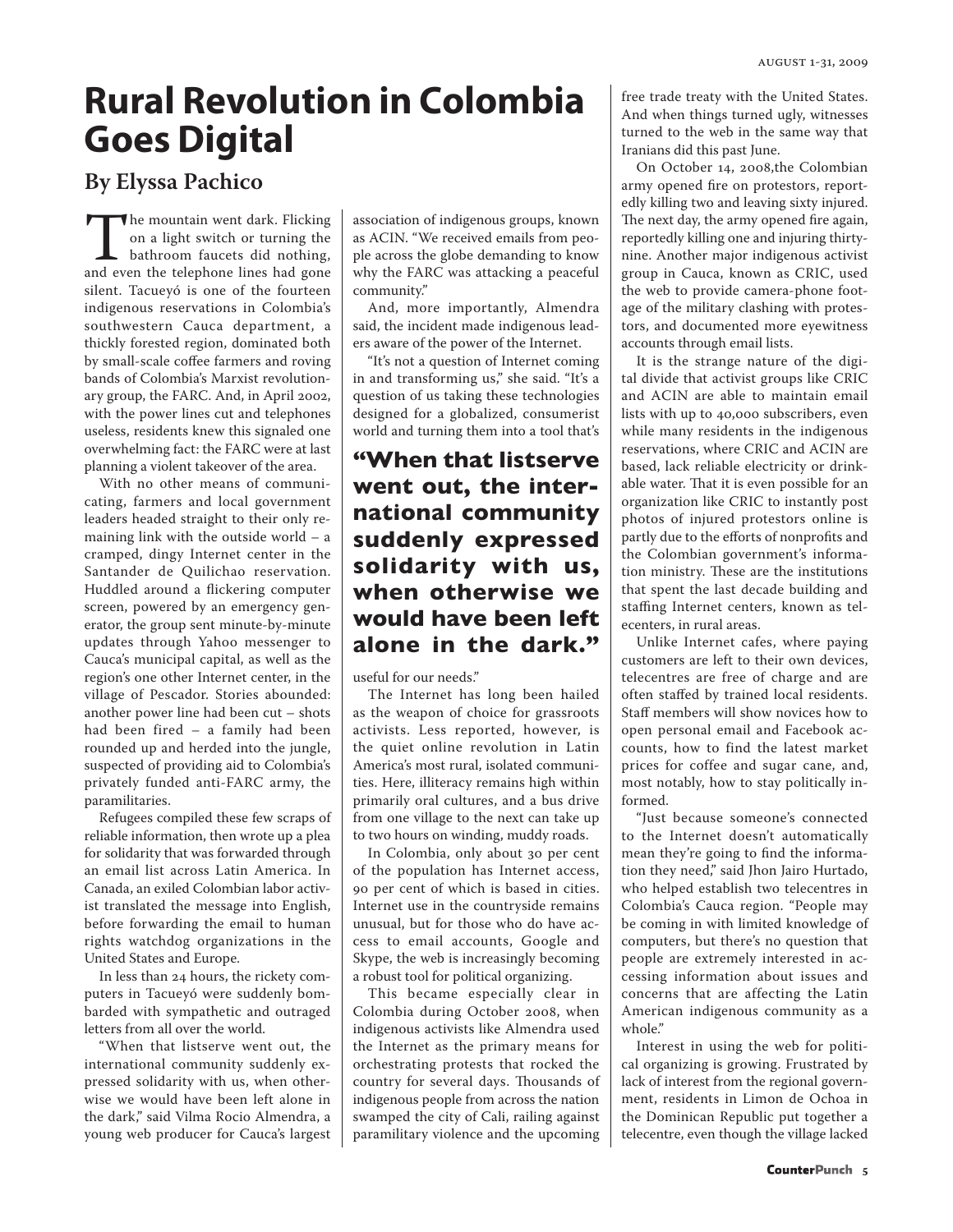#### august 1-31, 2009

working telephones. Activists used a digital radio to establish an Internet connection, then lobbied directly with the United Nations Development Program and another international agency in order to secure support for basic housing and agricultural projects. Online organizing has also been a focal point for Honduras' afro-community, the Garifunas, as well as for the Asháninka and Shipibo communites from the Peruvian-Brazilian Amazon.

Hurtado calls the Internet an "immensely valuable tool" for indigenous activists in Colombia like the ACIN, particularly when it comes to keeping an eye on FARC and paramilitary movements in the countryside. The densely forested, Andean hills in Cauca are an especially contested region in Colombia's civil war. Groups like CRIC and ACIN are increasingly using the web to track the violence and warn their communities of possible bloodshed in the near future.

"We began using these tools [like the Internet] to help make our community more visible to the outside world, but also to protect our own territory," said ACIN member Almendra.

There are about 1,300 governmentfunded telecentres in Colombia's rural areas, and dozens more sponsored by nonprofit groups. But since farmers are unlikely to own personal computers, email and Facebook have yet to become the most efficient way of sharing information within large groups of people in the countryside. Radio predominates, as do the *perifoneos*, town criers who walk the village streets bellowing announcements such as the time and place for the latest local government meeting, or upcoming town hall debates about the Colombia-U.S. free trade treaty. To reach the more isolated farms, *perifoneos* will drive a truck into the mountains, blasting announcements from a loudspeaker.

"The Internet is like a window where we see the outside world, and let the outside world see us," said Almendra. "But these other technologies, like radio, are like a door into our world, and that's how most information enters and exits our community."

Consequently, telecentres like the one used by ACIN serve as information hubs. People like Almendra use the Internet to hungrily follow the struggles of other progressive, indigenous activists across Latin America, and then share the news

within Cauca's indigenous reservations through radio shows, public debates, and the occasional print newsletter, titled *El Carpintero*.

Activists also record radio shows discussing local and international news compiled from the Internet, burn the radio programs to CDs, then distribute the disks to local bus drivers. The *chiva* is the traditional transportation of choice for many rural residents – jeeps that are painted startlingly bright red, yellow and white colors and haul chickens and pigs along with human passengers, who balance on the vehicle's rooftop or else cling precariously to the sides. On eighthour *chiva* rides, previously dominated by static-filled salsa music, passengers now listen to CD recordings recounting the recent bloody protests in Peru, water privatization battles in Mexico, illegal mining contracts in Guatemala, Evo Morales' hunger strike – information collected online in the telecentres, then disseminated throughout the region.

Through methods such as these, ACIN says, indigenous communities are more aware than ever of transnational struggles faced by marginalized groups.

"When these rural areas are given these tools with which they can access all this information they might not previously have been aware of, we think this generates more active, participatory citizenship," said Julian Casasbuenas, a director of Colnodo, a nonprofit that builds telecentres across Colombia. "People become intensely interested in the outside world, but they also become intensely interested in what's happening on a local level, and they want to participate more in political decisions."

More of this political participation will be on display next October, when activists are reportedly planning another round of protests against paramilitary violence and the Colombian-U.S.free trade treaty. On indigenous reservations in southwest Colombia, it is common to hear the elderly relate stories about how local drug warlords in the 1970s threatened to cut off the tongues of any Indians heard speaking their native language. Now, among the younger generation, it seems the Internet is posed to become a waggling tongue impossible to sever. **CP**

**Elyssa Pachico** has been working in Colombia. She can be reached at epachico@gmail.com.

#### **New CounterPunch Title**



In a time when everything seems to be regulated, controlled, and monitored, *Yellowstone Drift* is a refreshing and often exhilarating look at the natural wonder of Montana's Yellowstone River.

Each chapter *of Yellowstone Drift* chronicles a leg of John Holt's journey down the river, promising that the reader doesn't miss a single mile of natural beauty. Holt, in his customary free-form, anecdotal style and oblique vision, takes the reader on a wild ride down this natural treasure, examining the wildlife, the people, the fishing, and the river itself.

Holt is the author of the acclaimed *Reel Deep* series of trout fishing books, the comic-gothic novel *Hunted*, and *Coyote Nowhere: In Search of America's Last Frontier*. He lives in Livingston, Montana, with his wife Ginny, a photographer.

**To order by phone call: 1(800) 840-3683 To order online visit: www. counterpunch.org**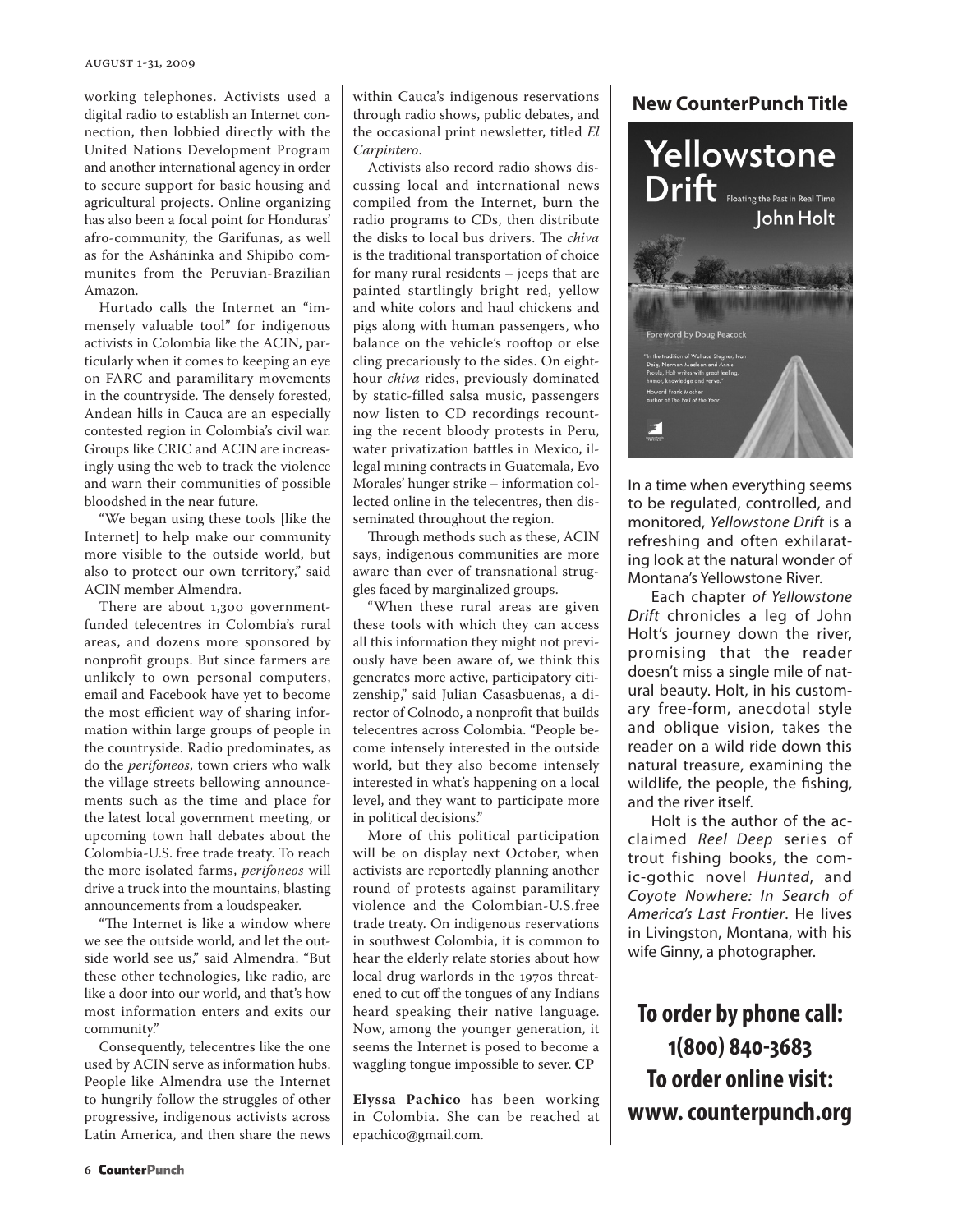# *Diary of a Presidency* **The Onslaught of the Israel Lobby**

## **By Alexander Cockburn**

Summertime bombs tossed seem-<br>
ingly casually by his vice president<br>
and his secretary of state disclose<br>
president Obama, in the dawn of his first ummertime bombs tossed seemingly casually by his vice president and his secretary of state disclose term, already the target of carefully meditated onslaughts by senior members of his own cabinet.

At the superficial level, Obama is presiding over an undisciplined administration; on a more realistic and sinister analysis, he is facing mutiny, publicly conducted by two people who only a year ago were claiming that their qualifications to be in the Oval Office were far superior to those of the junior senator from Illinois.

The great danger to Obama posed by Biden's and Clinton's "time bombs" (a precisely correct description, if we call them political, not diplomatic time bombs) is not international confusion and ridicule over what precisely are the U.S. government's policies, but a direct onslaught on his presidency by a domestic Israeli lobby that is so out of control that it renders ridiculous Obama's puny attempt to stop settlements or to curb Israeli aggression in any other way.

Take Joe Biden. Three weeks ago, he gave Israel the green light to bomb Iran, only to be swiftly corrected by his boss. At the time, it seemed yet another, somewhat comical, mile marker in a lifetime of gaffes, perpetrated in the cause of self-promotion and personal political advantage. But Biden's subsequent activities invite a darker construction. In the immediate aftermath of Obama's Moscow visit, the air still soft with honeyed words about a new era of trust and cooperation, Biden headed for Ukraine and Georgia, harshly ridiculing Russia as an economic basket case with no future. In Tbilisi, he told the Georgian parliament that the U.S.A. would continue helping Georgia "to modernize" its military and that Washington "fully supports" Georgia's aspiration to join NATO and would help Tbilisi meet the alliance's standards. This elicited a furious reaction from Moscow, pledging sanctions against any power rearming Georgia.

Georgia could play a vital, enabling

role in the event that Israel decides to attack Iran's nuclear complex. The flight path from Israel to Iran is diplomatically and geographically challenging. On the other hand, Georgia is perfectly situated as the takeoff point for any such raid. Israel has been heavily involved in supplying and training Georgia's armed forces. President Saakashvili has boasted that his defense minister, Davit Kezerashvili, and also Temur Yakobashvili, the minister responsible for negotiations over South Ossetia, lived in Israel before mov-

**Mitchell's appointment and the toothless blather about settlements were s i m p l y c o s m e t ic, bones tossed to the increasing proportion of the American electorate that's grossed out by the ethnic cleansing of the Arabs from the Holy Land.** 

ing to Georgia, adding, "Both war and peace are in the hands of Israeli Jews."

On the heels of Biden's shameless pandering in Tbilisi, Secretary of State Clinton took herself off to Thailand for an international confab with Asian leaders and let drop to a TV chat show that "a nuclear Iran could be contained by a U.S. 'defense umbrella,'" actually a nuclear defense umbrella for Israel and for Egypt and Saudi Arabia too.

The Israel lobby has been promoting the idea of a U.S. "nuclear umbrella" for some years, with one of its leading exponents being Dennis Ross, now in charge of Middle Eastern policy at Obama's National Security Council. In her campaign last year, Clinton flourished the notion as an example of the sort of policy initiative that set her apart from that novice in foreign affairs, Barack Obama.

From any rational point of view, the "nuclear umbrella" is an awful idea, redolent with all the gimcrack theology of the high Cold War era about "first strike," "second strike," "stable deterrence," "controlled escalation" and "mutually assured destruction," used to sell U.S. escalations in nuclear arms production, from Kennedy and the late Robert McNamara ("the Missile Gap") to Reagan ("Star Wars").

Indeed, as one Pentagon veteran remarked to me earlier this week, "the administration's whole nuclear stance is turning into a cheesy rerun of the Cold War and Mutually Assured Destruction, all based on a horrible exaggeration of one or two Iranian nuclear bombs that the Persians may be too incompetent to build and most certainly are too incompetent to deliver."

The Biden and Clinton "foreign" policy is: 1) to recreate the same old Cold War (with a new appendage, the U.S. versus Iran nuclear confrontation) for the same old reasons – to pump up domestic defense spending; and 2) to continue 60 years of supporting Israeli imperialism for the same reasons that every president from Harry to Dubya (perhaps barring Ike) did so: to corner Israel lobby money and votes. Regarding the latter, Obama did the same by grabbing the Chicagobased Crown and Pritzker family money very early in his campaign and by making Rahm Emanuel his very first appointment (the two are hardly unrelated).

So, right from the start Obama was already an Israel lobby fellow traveler. The Mitchell appointment and the toothless blather about settlements were simply cosmetic, bones tossed to the increasing proportion of the American electorate that's grossed out by the ethnic cleansing of the Arabs from the Holy Land. Obama does have a coherent strategy: keep the defense money flowing and increasing but without making so much noise as the older generation did about ancient Cold War enemies (e.g., Russia and Cuba). The White House-threatened veto of funds for more F-22s – to date, the one and only presidential issue, on which Obama has shown any toughness at all – is in no sense a departure from keeping the money flowing, since he is, indeed, increasing the defense budget, in part by using the F-22 cancelation to